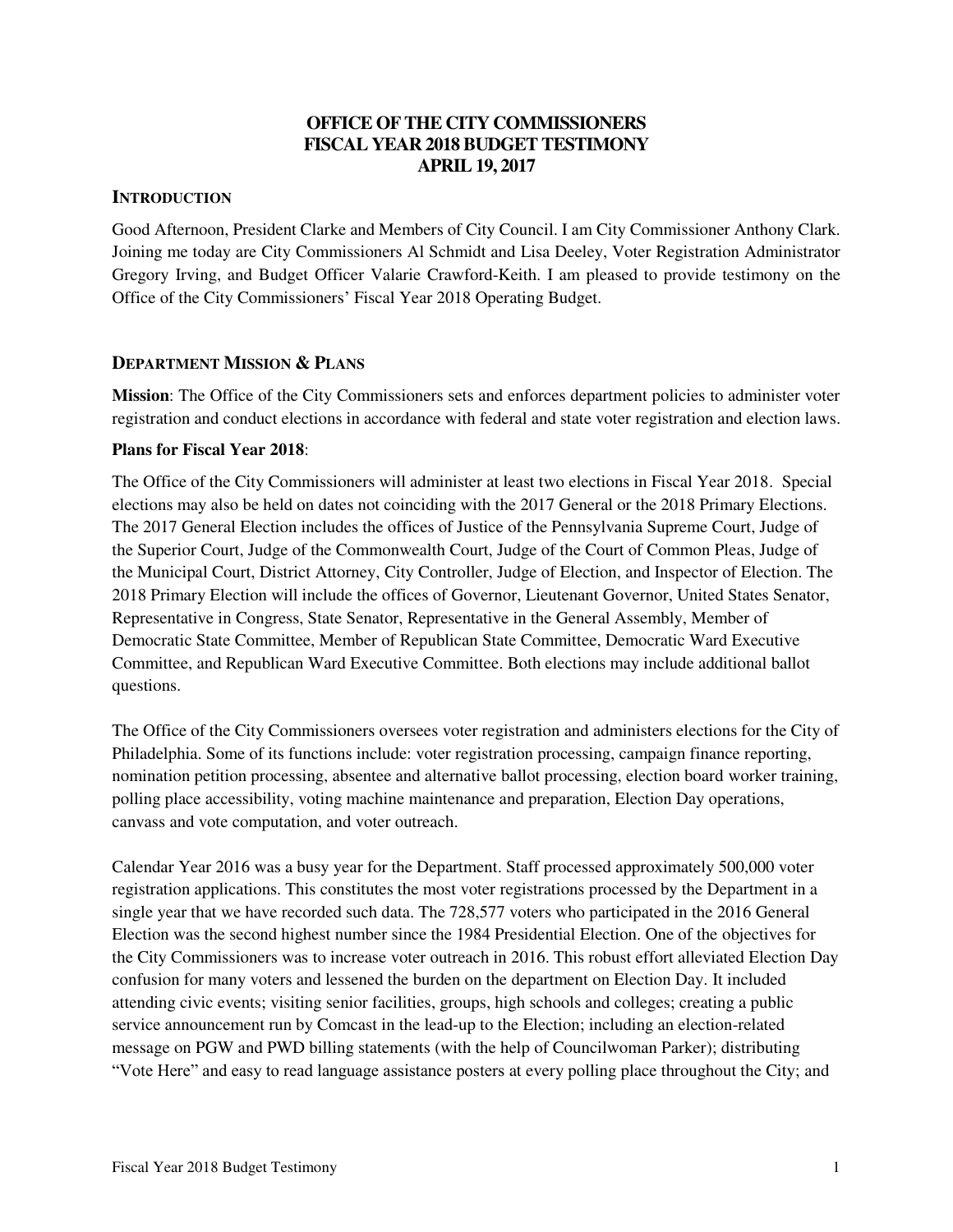mailing Election Day Notices which included the voter's polling place location to 1.2 million voters prior to the 2016 Primary and General elections.

Over the past few years, both voters and campaigns have benefited from the Department's focus on modernization and efficiency. The Department looks to continue this effort in Fiscal Year 2018 with a focus on the following:

### **Voting Technology**

A working group will be created to research voting technologies and perform cost benefit analyses of electronic poll books and voting systems which have been certified by the PA Department of State. The City Commissioners would like to launch these technologies in two stages starting with electronic poll books. The City Commissioners are requesting that the working group consist of representatives from City Council, the Administration, various stakeholders, and the Office of the City Commissioners. The working group will meet throughout Fiscal Year 2018.

### **Nomination Petitions**

March 2017 marked the first time that candidates for major offices could create and print nomination petitions from the website. This saved the department money and made it easier for candidates to produce additional petitions by not having to travel to City Hall.

For the first time, beginning in March 2018, the Office of the City Commissioners will make submitted nomination petitions available on its website: PhiladelphiaVotes.com. The PA Department of State allows submitted nomination petitions from candidates for state offices to be viewed online during the period when nomination petitions may be challenged. The Office of the City Commissioners will do the same beginning in Fiscal Year 2018.

### **Improved Reporting of Unofficial Election Results**

The election results website is a legacy site that underwent improvements in 2016. Mobile and tabletfriendly formats will be launched in Fiscal Year 2018 and talks are underway to add additional fields which can be queried. These improvements will enhance the user experience and make election results more accessible to the public.

Other areas of focus in Fiscal Year 2018 include: the professional development of staff; implementing strategies to improve "customer" experience; and acquiring modern election board and polling place management software which will enable us to collect more data and communicate rapidly with workers and building management.

### **Budgetary Consideration for Fiscal Year 2018**

The City Commissioners request an increase in Class 200 funding to increase the stipend paid to election board workers and increase the rental fees paid to use non-public buildings as polling places on Election Day. Election Board Workers have not had an increase to their base stipend since 1999. Polling place rental fees increased only \$20 in the last 30 years. An increase of \$10 for all election board workers and bilingual interpreters, and \$20 for polling place rental fees will increase the department's Class 200 obligations by \$209,880.00.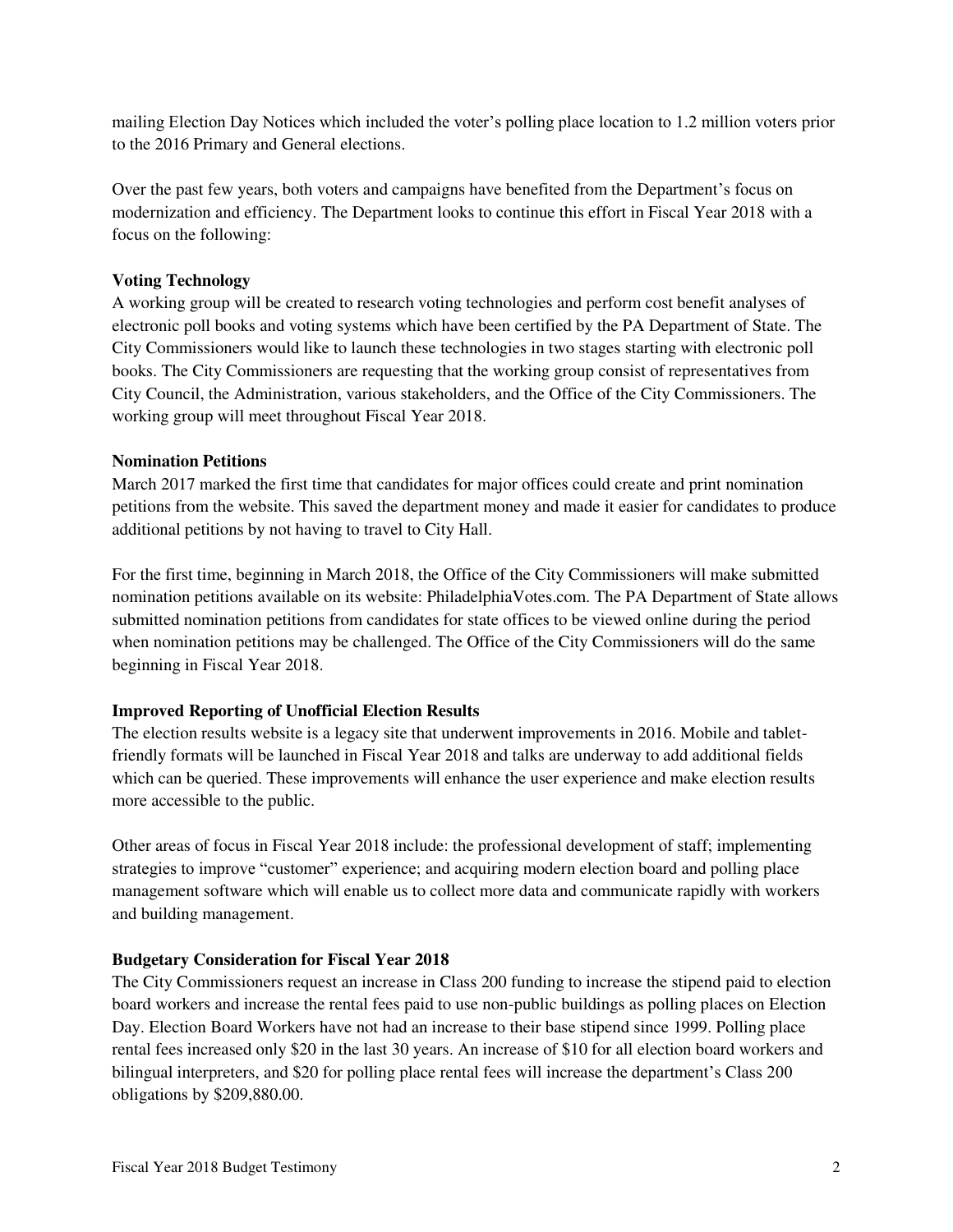# **BUDGET SUMMARY & OTHER BUDGET DRIVERS**

| <b>Staff Demographics Summary (as of December 2016)</b> |          |           |          |                |  |  |  |  |  |
|---------------------------------------------------------|----------|-----------|----------|----------------|--|--|--|--|--|
|                                                         | Total    | Minority  | White    | Female         |  |  |  |  |  |
| Number of Full-Time Staff                               | 100      | 47        | 53       | 36             |  |  |  |  |  |
| Number of Civil Service-<br><b>Exempt Staff</b>         | 16       | 6         | 10       | 7              |  |  |  |  |  |
| Number of Executive Staff<br>(deputy level and above)   | 8        | 1         | 7        | $\overline{c}$ |  |  |  |  |  |
| Average Salary, Full-Time<br>Staff                      | \$44,205 | \$41,094  | \$46,965 | \$42,131       |  |  |  |  |  |
| Average Salary, Civil Service-<br><b>Exempt Staff</b>   | \$69,135 | \$59,871  | \$74,694 | \$58,876       |  |  |  |  |  |
| Average Salary, Executive<br>Staff                      | \$95,478 | \$138,889 | \$89,277 | \$104,816      |  |  |  |  |  |
| Median Salary, Full-Time<br>Staff                       | \$38,276 | \$38,076  | \$39,516 | \$37,489       |  |  |  |  |  |
| Median Salary, Civil Service-<br><b>Exempt Staff</b>    | \$58,506 | \$46,750  | \$70,500 | \$45,000       |  |  |  |  |  |
| Median Salary, Executive<br>Staff                       | \$80,000 | \$138,889 | \$80,000 | \$104,816      |  |  |  |  |  |

| <b>Employment Levels (as of December 2016)</b> |                 |          |  |  |  |  |  |
|------------------------------------------------|-----------------|----------|--|--|--|--|--|
|                                                | <b>Budgeted</b> | Filled   |  |  |  |  |  |
| Number of Full-Time Positions                  | 102             | 100      |  |  |  |  |  |
| Number of Part-Time Positions                  |                 |          |  |  |  |  |  |
| Number of Civil-Service Exempt<br>Positions    | 16              | 16       |  |  |  |  |  |
| Number of Executive Positions                  | Q               |          |  |  |  |  |  |
| Average Salary of All Full-Time<br>Positions   | \$44,836        | \$44,205 |  |  |  |  |  |
| Median Salary of All Full-Time<br>Positions    | \$39,201        | \$38,276 |  |  |  |  |  |

| <b>General Fund Financial Summary by Class</b> |                                 |                            |                                 |                                         |                                           |                                 |  |  |  |
|------------------------------------------------|---------------------------------|----------------------------|---------------------------------|-----------------------------------------|-------------------------------------------|---------------------------------|--|--|--|
|                                                | FY16 Original<br>Appropriations | FY16 Actual<br>Obligations | FY17 Original<br>Appropriations | <b>FY17</b><br>Estimated<br>Obligations | <b>FY18</b><br>Proposed<br>Appropriations | Difference:<br><b>FY18-FY17</b> |  |  |  |
| Class 100 - Employee Compensation              | \$5,624,276                     | \$5,514,242                | \$5,638,818                     | \$5,793,295                             | \$5,872,200                               | \$78,905                        |  |  |  |
| Class 200 - Purchase of Services               | \$3,497,350                     | \$3,864,760                | \$3,797,350                     | \$4,097,350                             | \$3,497,350                               | $($ \$600,000)                  |  |  |  |
| Class 300 - Materials and Supplies             | \$478,348                       | \$716,470                  | \$603,617                       | \$739,902                               | \$441,772                                 | $(\$298,130)$                   |  |  |  |
| Class 400 - Equipment                          | \$63,269                        | \$0                        | \$0                             | \$48,715                                | \$99,845                                  | \$51,130                        |  |  |  |
| Class 500 - Contributions                      | \$0                             | \$0                        | \$0                             | \$0                                     | \$0                                       | \$0                             |  |  |  |
| Class 700 - Debt Service                       | \$0                             | \$0                        | \$0                             | \$0                                     | \$0                                       | \$0                             |  |  |  |
| Class 800 - Payment to Other Funds             | \$0                             | \$0                        | \$0                             | \$0                                     | \$0                                       | \$0                             |  |  |  |
| Class 900 - Advances/Misc. Payments            | \$0                             | \$0                        | \$0                             | \$0                                     | \$0                                       | \$0                             |  |  |  |
|                                                | \$9,663,243                     | \$10,095,472               | \$10,039,785                    | \$10,679,262                            | \$9,911,167                               | $(\$768,095)$                   |  |  |  |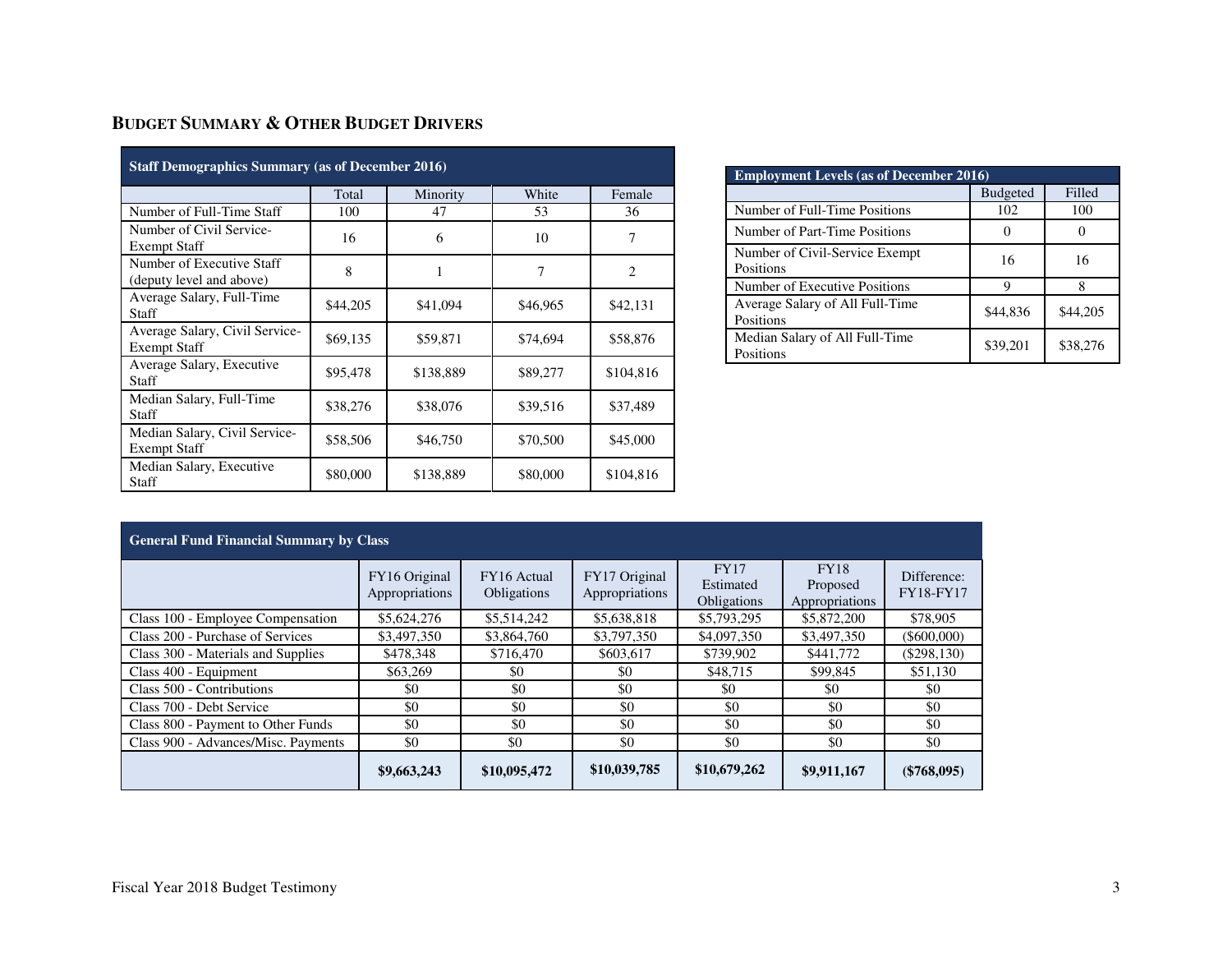### **PROPOSED BUDGET OVERVIEW**

### **Proposed Funding Request**:

The proposed Fiscal Year 2018 General Fund budget totals \$9,911,167, a decrease of \$768,095 over Fiscal Year 2017 estimated obligation levels. This decrease is due to reductions in 200 and 300 classes which were temporarily increased in Fiscal Year 2017 to cover the added costs of the 2016 Presidential Election and March 21, 2017 Special Election.

The proposed budget includes:

- \$5,872,200 in Class 100, a \$78,905 increase over FY17. This funding will cover full time civilian personal services expenditures.
- \$3,497,350 in Class 200, a decrease of \$600,000 over FY17. This funding will cover professional services contracts, election payroll and related contracts.
- \$441,772 in Class 300, a \$298,130 decrease over FY17. This funding will cover election material printing contracts and office supplies.
- \$99,845 in Class 400, a \$51,130 increase over FY17. This funding will cover computers, peripherals, furniture and equipment.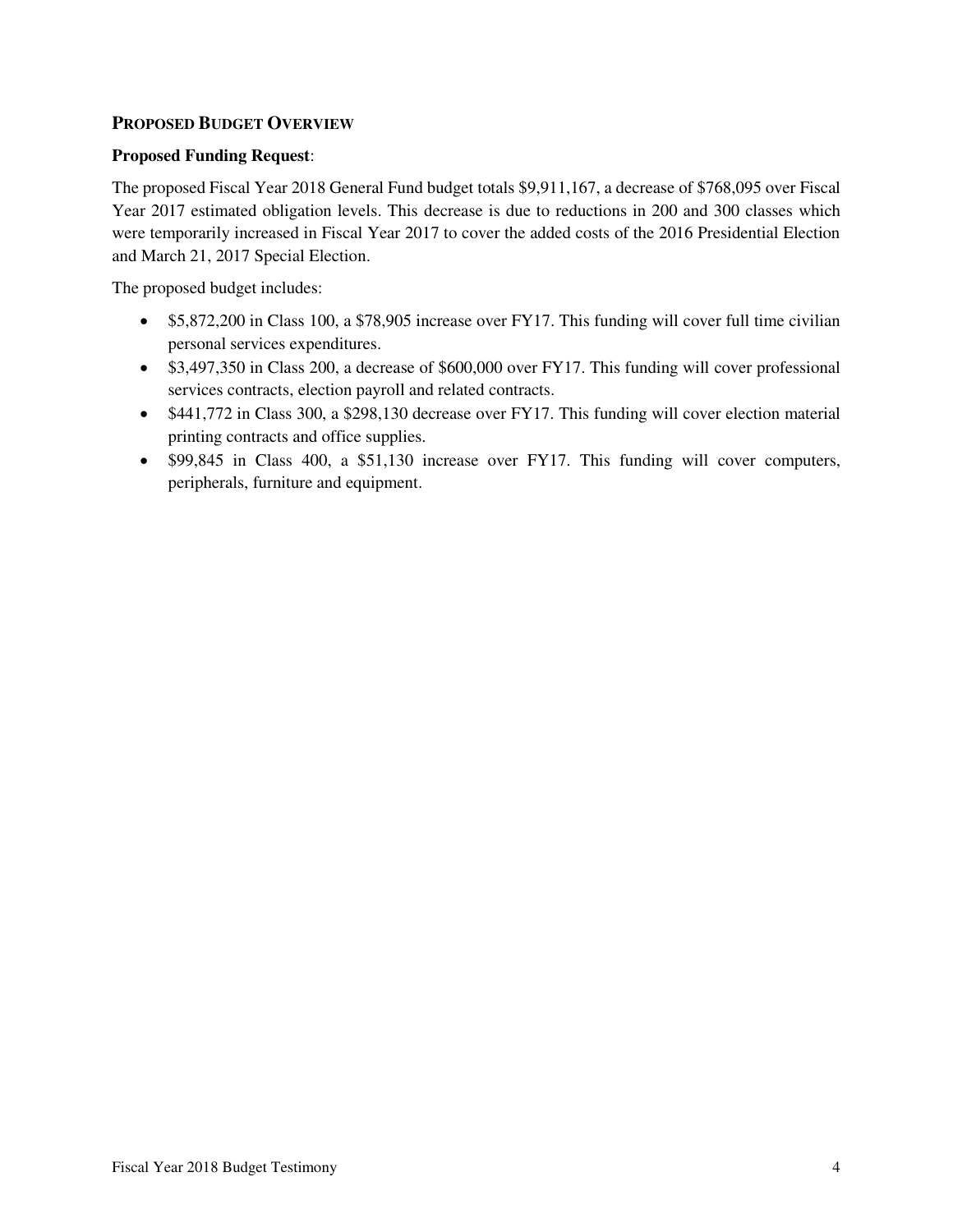# **NEW HIRES**

| <b>New Hires</b>                    |                 |      |        |       |  |  |  |  |
|-------------------------------------|-----------------|------|--------|-------|--|--|--|--|
|                                     | Total<br>Number | Urdu | Punjab | Hindi |  |  |  |  |
| <b>Black or African</b><br>American |                 |      |        |       |  |  |  |  |
| Asian                               |                 |      |        |       |  |  |  |  |
| Hispanic or Latino                  |                 |      |        |       |  |  |  |  |
| White                               |                 |      |        |       |  |  |  |  |
| Other                               |                 |      |        |       |  |  |  |  |
| Total                               | 13              |      |        |       |  |  |  |  |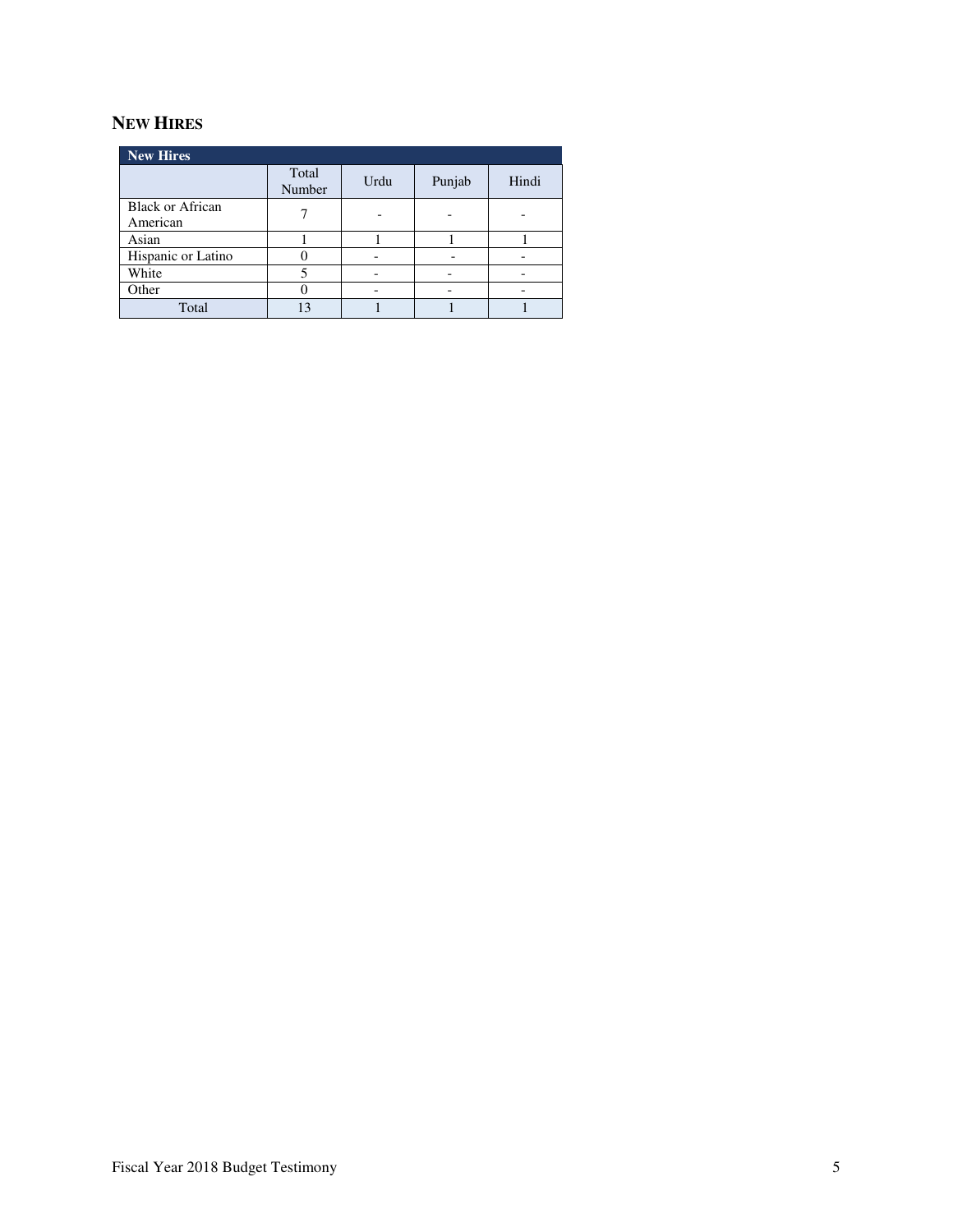# **PERFORMANCE, CHALLENGES, AND INITIATIVES**

N/A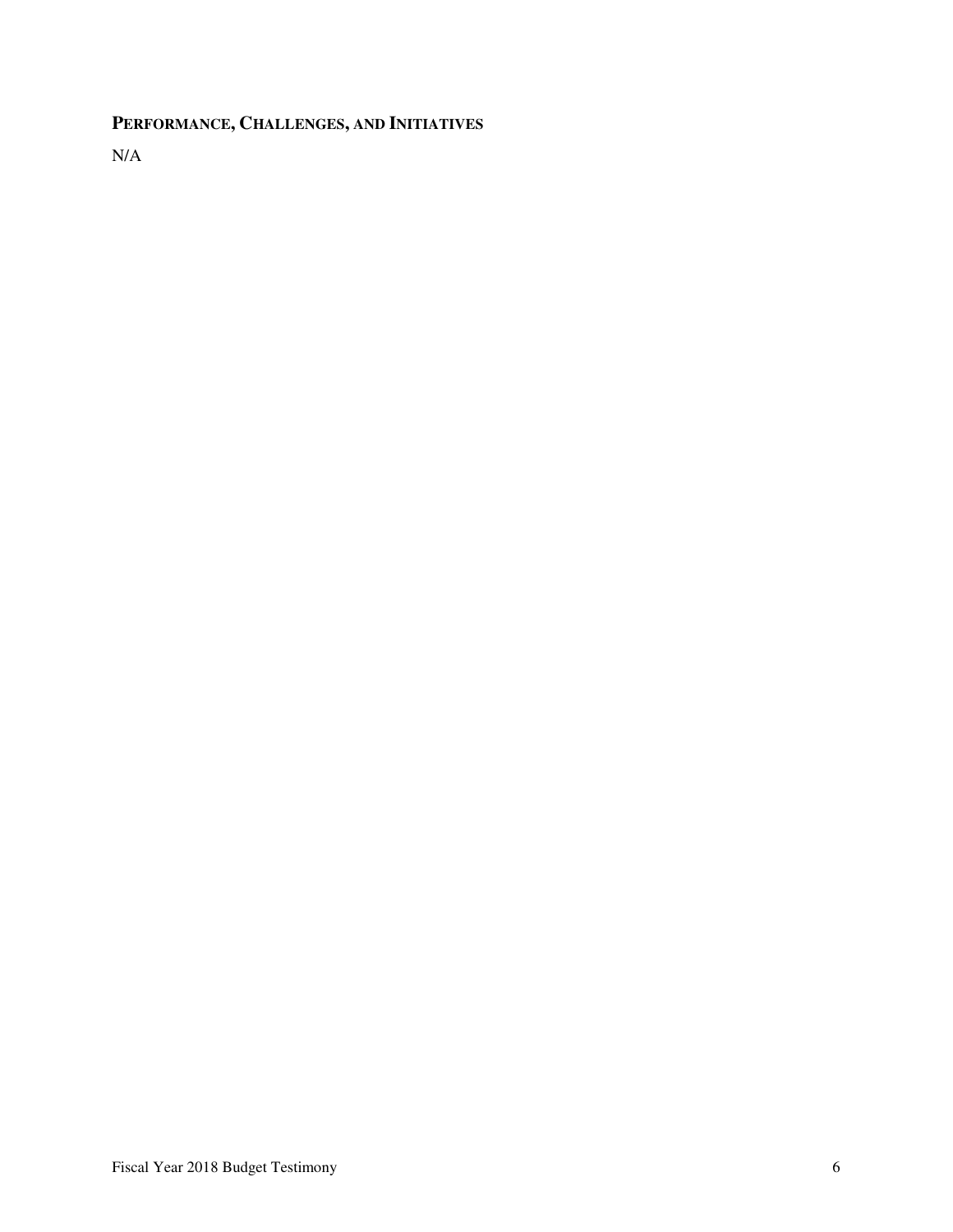### **OTHER BUDGETARY IMPACTS**

### **Federal and State (Where Applicable)**

Help America Vote Act (HAVA) funding has been depleted for most types of expenses and will be exhausted in the near future.

### Fiscal Year 2016

Funding was exhausted for network support and election board training stipends in Fiscal Year 2016.

### Fiscal Year 2017

Funding will be exhausted for polling place change notifications in Fiscal Year 2017. Beginning in Fiscal Year 2013, the City Commissioners provided voters with new voter registration cards when their polling place changed locations. HAVA funding was used to defray the cost of postage. Approximately \$30,000 per year will need to be saved in other areas to compensate for this loss.

#### Fiscal Year 2018

Funding has been exhausted for reimbursements for training Bilingual Interpreters. Funding has also been exhausted for printing training materials for Election Board Officials.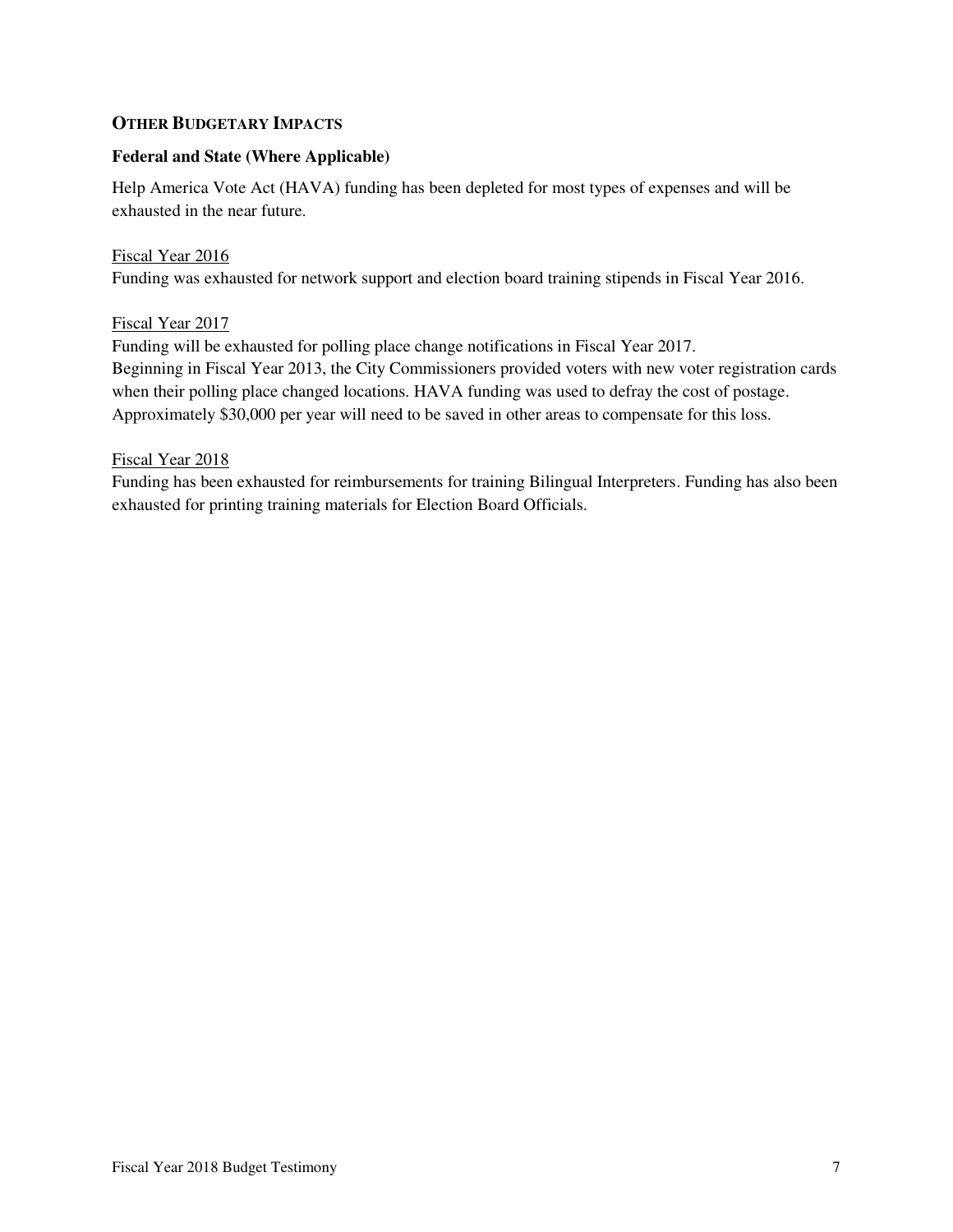# **CONTRACTING EXPERIENCE**

|                                 | <b>M/W/DSBE Participation on Large Professional Services Contracts</b> |                                    |                             |                                  |                               |                                         |                                          |                                                 |                                              |                                           |                                                                |                                                                                                     |                                          |
|---------------------------------|------------------------------------------------------------------------|------------------------------------|-----------------------------|----------------------------------|-------------------------------|-----------------------------------------|------------------------------------------|-------------------------------------------------|----------------------------------------------|-------------------------------------------|----------------------------------------------------------------|-----------------------------------------------------------------------------------------------------|------------------------------------------|
|                                 | Top Five Largest Contracts, FY17                                       |                                    |                             |                                  |                               |                                         |                                          |                                                 |                                              |                                           |                                                                |                                                                                                     |                                          |
| Vendor<br>Name                  | Service<br>Provided                                                    | Dollar<br>Amount<br>of<br>Contract | <b>RFP</b><br>Issue<br>Date | Contract<br><b>Start</b><br>Date | <b>MBE</b><br>Range<br>in RFP | <b>WBE</b><br>Range<br>1n<br><b>RFP</b> | <b>DSBE</b><br>Range<br>1n<br><b>RFP</b> | $%$ of<br>M/W/DSBE<br>Participation<br>Achieved | \$ Value of<br>M/W/DSBE<br>Participatio<br>n | Total $%$<br>Participation<br>- All DSBEs | Total \$<br>Value<br>Participatio<br>$n - All$<br><b>DSBEs</b> | Local<br><b>Business</b><br>(principal<br>place of<br>business<br>located<br>within City<br>limits) | Waiver for<br>Living Wage<br>Compliance? |
| Wayne<br>Moving<br>&<br>Storage | Hauling<br>Voting<br>Machines                                          | \$163,160                          |                             |                                  | $\overline{\phantom{a}}$      | 84%                                     | ٠                                        | 84%                                             | \$137,054                                    | $\overline{\phantom{a}}$                  | \$0                                                            |                                                                                                     |                                          |

| <b>Professional Services Contracts Summary</b> |           |           |           |             |             |                 |  |  |
|------------------------------------------------|-----------|-----------|-----------|-------------|-------------|-----------------|--|--|
|                                                |           |           |           |             |             | <b>FY17 YTD</b> |  |  |
|                                                | FY12      | FY13      | FY14      | <b>FY15</b> | <b>FY16</b> | (Q1 & Q2)       |  |  |
| Total amount of contracts                      | \$601,635 | \$747.147 | \$411,304 | \$447,707   | \$513,716   | \$501,681       |  |  |
| Total amount to M/W/DSBE                       | \$188,102 | \$229,842 | \$128,871 | \$128,253   | \$161,656   | \$158,918       |  |  |
| <b>Participation Rate</b>                      | 31%       | 31%       | 31%       | 29%         | 31%         | 32%             |  |  |

| M/W/DSBE Contract Participation Goal    |      |      |             |  |  |  |
|-----------------------------------------|------|------|-------------|--|--|--|
|                                         | FY16 | FY17 | <b>FY18</b> |  |  |  |
| M/W/DSBE Contract<br>Participation Goal | 31%  | 32%  | $32\%$      |  |  |  |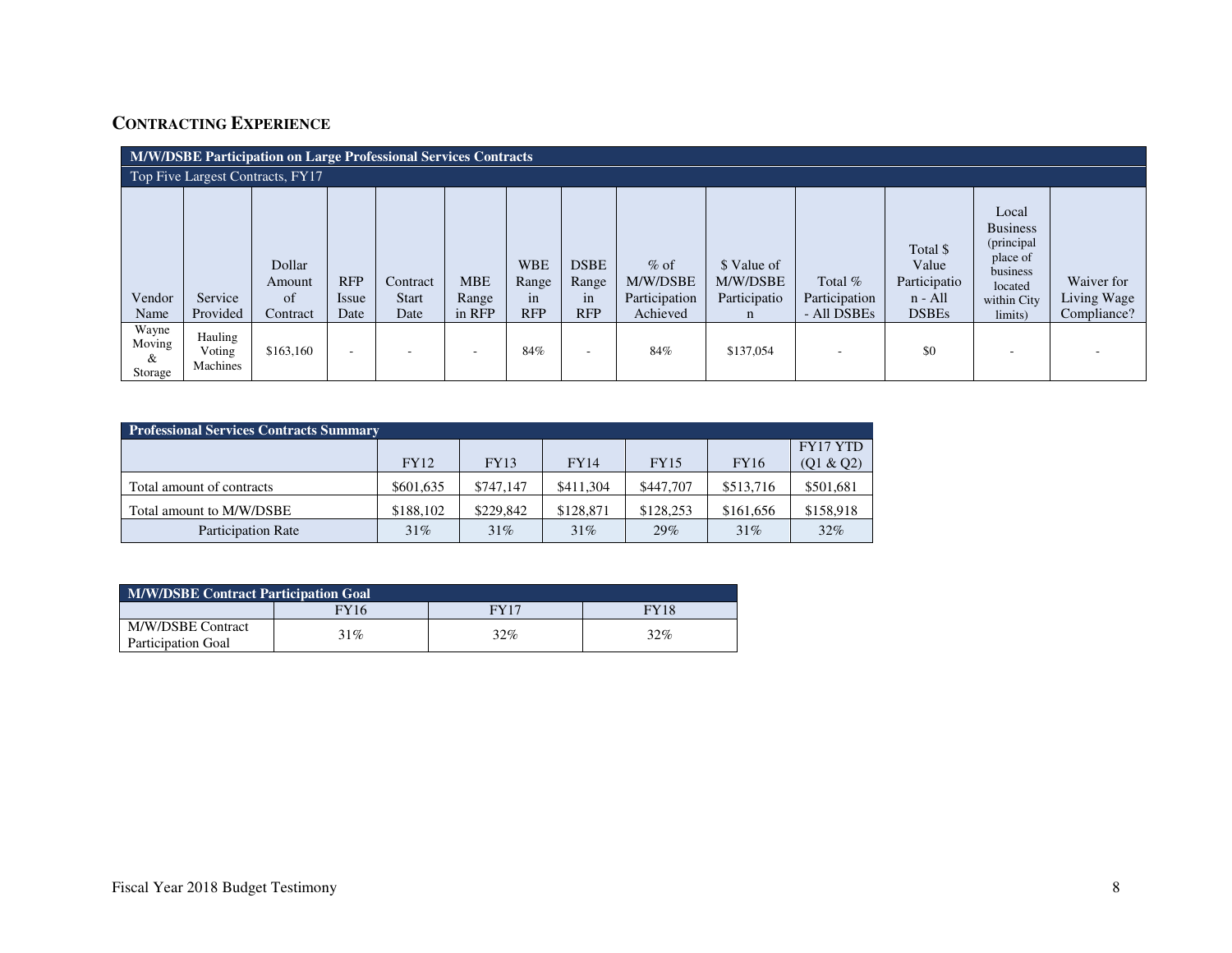# **EMPLOYEE DATA**

| <b>Staff Demographics (as of December 2016)</b> |                        |                  |                        |                  |                  |  |  |  |
|-------------------------------------------------|------------------------|------------------|------------------------|------------------|------------------|--|--|--|
|                                                 | <b>Full-Time Staff</b> |                  | <b>Executive Staff</b> |                  |                  |  |  |  |
|                                                 | Male                   | Female           |                        | Male             | Female           |  |  |  |
|                                                 | African-               | African-         |                        | African-         | African-         |  |  |  |
|                                                 | American               | American         |                        | American         | American         |  |  |  |
| Total                                           | 22                     | 19               | Total                  | 1                | $\boldsymbol{0}$ |  |  |  |
| % of Total                                      | 22%                    | 19%              | % of Total             | 13%              | $0\%$            |  |  |  |
| Average Salary                                  | \$43,043               | \$38,442         | Average Salary         | \$138,889        | \$0              |  |  |  |
| <b>Median Salary</b>                            | \$38,166               | \$37,630         | Median Salary          | \$138,889        | \$0              |  |  |  |
|                                                 | White                  | White            |                        | White            | White            |  |  |  |
| Total                                           | 38                     | 15               | Total                  | 5                | $\overline{c}$   |  |  |  |
| % of Total                                      | 38%                    | 15%              | % of Total             | 63%              | 25%              |  |  |  |
| Average Salary                                  | \$47,065               | \$46,711         | Average Salary         | \$83,061         | \$104,816        |  |  |  |
| Median Salary                                   | \$39,716               | \$36,948         | Median Salary          | \$71,000         | \$104,816        |  |  |  |
|                                                 | Hispanic               | Hispanic         |                        | Hispanic         | Hispanic         |  |  |  |
| Total                                           | $\overline{2}$         | $\overline{c}$   | Total                  | $\Omega$         | $\theta$         |  |  |  |
| % of Total                                      | 2%                     | 2%               | % of Total             | $0\%$            | $0\%$            |  |  |  |
| Average Salary                                  | \$36,793               | \$42,824         | Average Salary         | \$0              | \$0              |  |  |  |
| Median Salary                                   | \$36,793               | \$42,824         | <b>Median Salary</b>   | \$0              | \$0              |  |  |  |
|                                                 | Asian<br>Asian         |                  | Asian<br>Asian         |                  |                  |  |  |  |
| Total                                           | 1                      | $\boldsymbol{0}$ | Total                  | $\boldsymbol{0}$ | $\boldsymbol{0}$ |  |  |  |
| % of Total                                      | $1\%$                  | $0\%$            | % of Total             | $0\%$            | $0\%$            |  |  |  |
| Average Salary                                  | \$42,500               | \$0              | Average Salary         | \$0              | \$0              |  |  |  |
| Median Salary                                   | \$42,500               | \$0              | Median Salary          | \$0              | \$0              |  |  |  |
|                                                 | Other                  | Other            | Other<br>Other         |                  |                  |  |  |  |
| Total                                           | 1                      | $\overline{0}$   | Total                  | $\Omega$         | $\theta$         |  |  |  |
| % of Total                                      | $1\%$                  | $0\%$            | % of Total             | $0\%$            | $0\%$            |  |  |  |
| Average Salary                                  | \$52,339               | \$0              | Average Salary         | \$0              | \$0              |  |  |  |
| Median Salary                                   | \$52,339               | \$0              | Median Salary          | \$0              | \$0              |  |  |  |
|                                                 | Bilingual              | Bilingual        |                        | Bilingual        | Bilingual        |  |  |  |
| Total                                           | $\mathfrak{Z}$         | $\overline{2}$   | Total                  | $\theta$         | $\boldsymbol{0}$ |  |  |  |
| % of Total                                      | 3%                     | 2%               | % of Total             | $0\%$            | $0\%$            |  |  |  |
| Average Salary                                  | \$38,695               | \$42,824         | Average Salary         | \$0              | \$0              |  |  |  |
| Median Salary                                   | \$37,138               | \$42,824         | <b>Median Salary</b>   | \$0              | \$0              |  |  |  |
|                                                 | Male                   | Female           |                        | Male             | Female           |  |  |  |
| Total                                           | 64                     | 36               | Total                  | 6                | $\overline{2}$   |  |  |  |
| % of Total                                      | 64%                    | 36%              | % of Total             | $75\%$           | $25\%$           |  |  |  |
| Average Salary                                  | \$46,788               | \$42,131         | Average Salary         | \$92,366         | \$104,816        |  |  |  |
| <b>Median Salary</b>                            | \$39,316               | \$37,489         | <b>Median Salary</b>   | \$75,500         | \$104,816        |  |  |  |